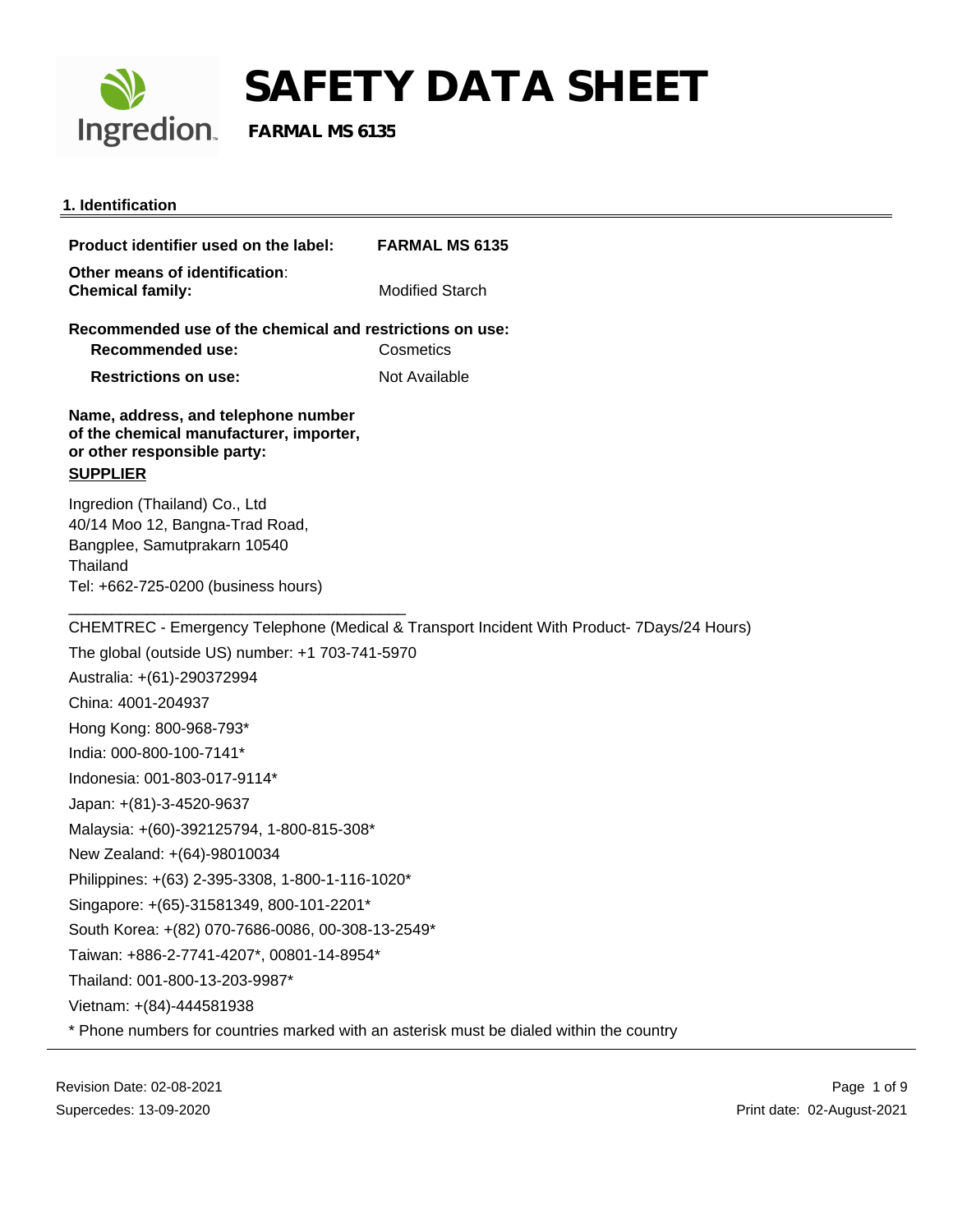

**SAFETY DATA SHEET**<br>Ingredion. FARMAL MS 6135

 **FARMAL MS 6135**

SDS Requests and general information, please contact Local Customer Service: See phone numbers in Section 16

#### **2. Hazard(s) identification**

**Classification of the chemical in accordance with the Hazard Classification and Communication System of Hazardous Substances B.E. 2555 (2012):**

| <b>GHS Hazard</b> | No hazard |
|-------------------|-----------|
| Symbols:          | symbols   |
|                   | required  |

| <b>GHS Classification:</b>        | Not Classified by GHS criteria     |
|-----------------------------------|------------------------------------|
| Signal Word:                      | No Signal Word needed.             |
| <b>Hazard Statements:</b>         | No Hazard Statement needed.        |
| <b>Precautionary Statements:</b>  | No Precautionary Statement needed. |
| Hazards not otherwise classified: | None known.                        |

#### **3. Composition/information on ingredients**

| <b>Chemical Name</b>     | Common name and<br>synonyms | CAS# | % |
|--------------------------|-----------------------------|------|---|
| No hazardous components. |                             |      |   |

#### **4. First-aid measures**

**Description of necessary measures, subdivided according to the different routes of exposure, i.e., inhalation, skin and eye contact, and ingestion:** 

| Indication of immediate medical                        | None known.                                                                                                                                        |
|--------------------------------------------------------|----------------------------------------------------------------------------------------------------------------------------------------------------|
| Most important symptoms/effects,<br>acute and delayed: | Possible physical irritant from dust particles. Potential for dust explosion.                                                                      |
| Ingestion:                                             | None required.                                                                                                                                     |
| <b>Skin Contact:</b>                                   | Wash skin with soap and water.                                                                                                                     |
| <b>Eye Contact:</b>                                    | If symptoms develop, obtain medical attention. Remove particles by<br>irrigating with eye wash solution or clean water, holding the eyelids apart. |
| Inhalation:                                            | Remove to fresh air. Get medical attention if irritation persists.                                                                                 |
|                                                        |                                                                                                                                                    |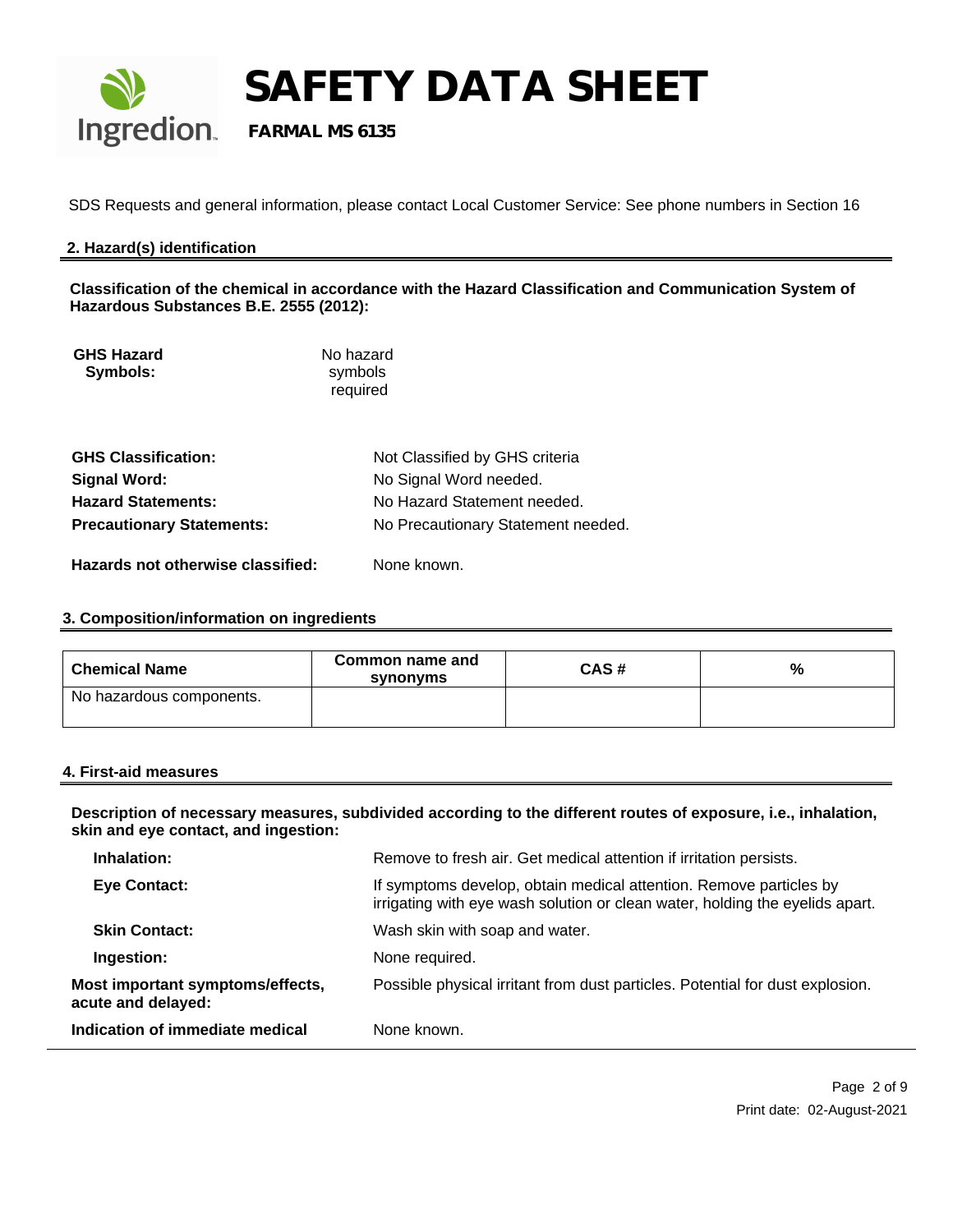

**SAFETY DATA SHEET**<br>Ingredion. FARMAL MS 6135

 **FARMAL MS 6135**

**attention and special treatment needed, if necessary:**

|  |  | 5. Fire-fighting measures |
|--|--|---------------------------|
|  |  |                           |

| Suitable (and unsuitable) extinguishing media:                                            |                                                                                                                                                                                             |
|-------------------------------------------------------------------------------------------|---------------------------------------------------------------------------------------------------------------------------------------------------------------------------------------------|
| Suitable extinguishing media:                                                             | Dry Chemical, CO2, Water Fog, Foam                                                                                                                                                          |
| Unsuitable extinguishing media:                                                           | None known.                                                                                                                                                                                 |
| Specific hazards arising from the<br>chemical:                                            | Minimum ignition temperature of dust cloud- approx. 390 C. Minimum<br>explosive concentration- approx. 80 mg/l. Minimum energy to ignite cloud<br>by electrical spark- approx. 0.10 joules. |
| <b>Hazardous combustion products:</b>                                                     | This product does not undergo spontaneous decomposition. Typical<br>combustion products are carbon monoxide, carbon dioxide, nitrogen and<br>water.                                         |
| Special protective equipment and<br>precautions for fire-fighters:                        | No special procedures are required.                                                                                                                                                         |
| 6. Accidental release measures                                                            |                                                                                                                                                                                             |
| <b>Personal precautions, protective</b><br>equipment and emergency<br>procedures:         | Use personal protective equipment as required.                                                                                                                                              |
| <b>Methods and materials for</b><br>containment and cleaning up:                          | Normal precautions for "nuisance dust" should be observed. Avoid<br>prolonged inhalation of dust. Sweep up or vacuum up and place in<br>suitable container for disposal.                    |
| 7. Handling and storage                                                                   |                                                                                                                                                                                             |
| Precautions for safe handling:                                                            | Normal precautions for handling chemicals are applicable.                                                                                                                                   |
| Conditions for safe storage, including any incompatibilities:<br>Safe storage conditions: |                                                                                                                                                                                             |
| <b>Special Sensitivity:</b>                                                               | Not available                                                                                                                                                                               |
| <b>Sensitivity to Static Electricity:</b>                                                 | Yes                                                                                                                                                                                         |
| <b>Other Precautions:</b>                                                                 | Use care to minimize dust generation in normal use conditions.                                                                                                                              |
|                                                                                           | Avoid dispersing the powder in the air. Prevent buildup of powder on<br>surfaces.                                                                                                           |
| <b>Materials to Avoid/Chemical</b><br>Incompatibility:                                    | No data available                                                                                                                                                                           |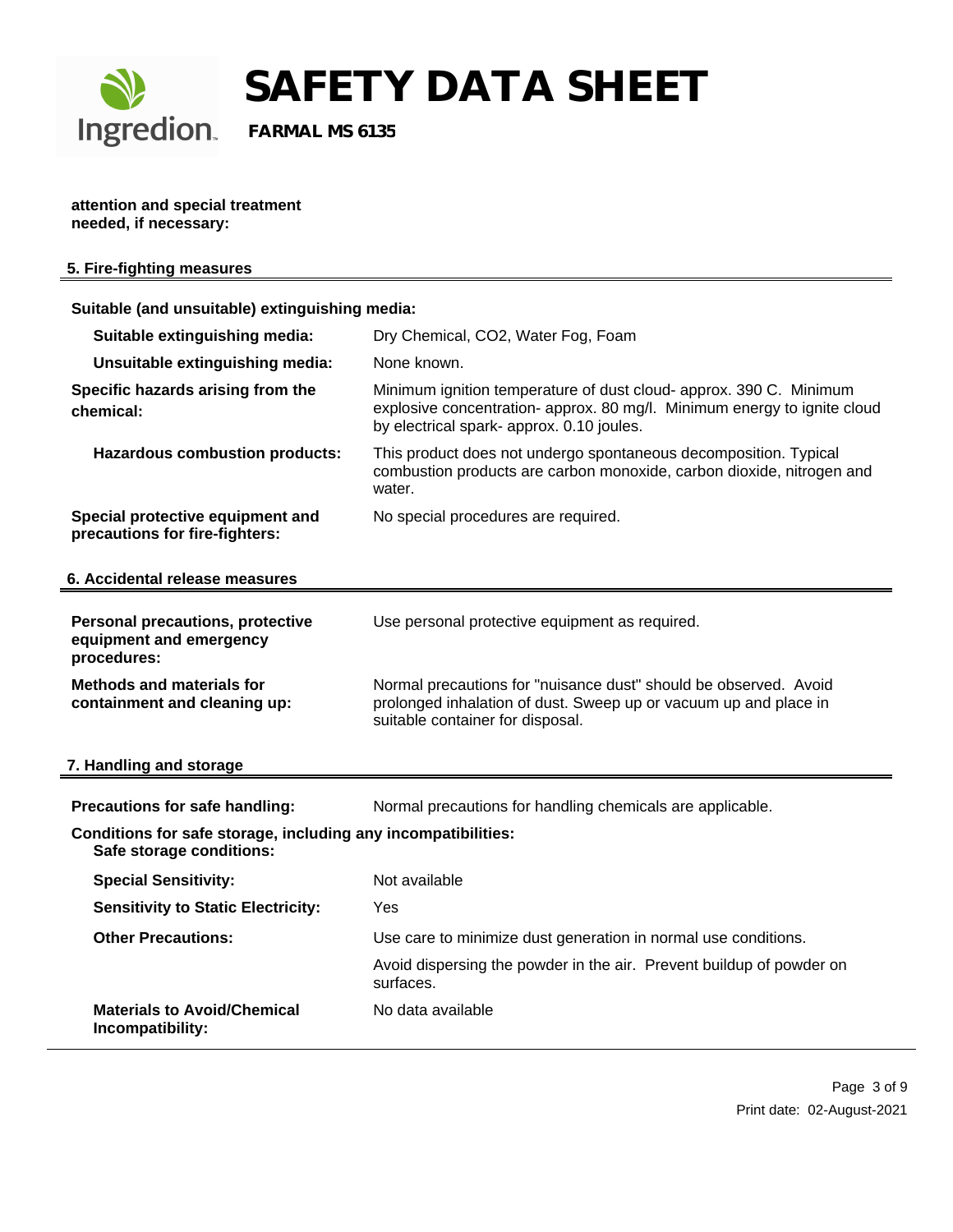

**SAFETY DATA SHEET**<br>Ingredion. FARMAL MS 6135

 **FARMAL MS 6135**

#### **8. Exposure controls/personal protection**

**OSHA permissible exposure limit (PEL), American Conference of Governmental Industrial Hygienists (ACGIH) Threshold Limit Value (TLV), and any other exposure limit used or recommended by the chemical manufacturer, importer, or employer preparing the safety:**

| <b>Chemical component</b> | <b>Thailand Exposure</b><br>Limits (TWAs) | <b>Thailand - Occupational</b><br><b>Exposure Limits -</b><br>STEL's | <b>Thailand Exposure Limits</b><br>(CEILs) |
|---------------------------|-------------------------------------------|----------------------------------------------------------------------|--------------------------------------------|
| Not listed.               |                                           |                                                                      |                                            |

This product can produce a nuisance dust which should be maintained below a time weighted average of 10 mg/m3.

**Appropriate engineering controls:** No data available

| Individual protection measures, such as personal protective equipment: |                                                    |  |
|------------------------------------------------------------------------|----------------------------------------------------|--|
| <b>Respiratory Protection:</b>                                         | No data available                                  |  |
| <b>Respirator Type(s):</b>                                             | NIOSH approved dust mask.                          |  |
| Eye protection:                                                        | Safety glasses recommended.                        |  |
| <b>Skin protection:</b>                                                | Uniforms, coveralls, or a lab coat should be worn. |  |
| Gloves:                                                                | No data available                                  |  |
| Other protective equipment:                                            | No data available                                  |  |
| <b>General hygiene conditions:</b>                                     | No data available                                  |  |

#### **9. Physical and chemical properties**

| Appearance (physical state, color etc.): |               |     |
|------------------------------------------|---------------|-----|
| <b>Physical state:</b>                   | Powder.       |     |
| Color:                                   | White         |     |
| Odour:                                   | Starch        |     |
| <b>Odor Threshold:</b>                   | Not available |     |
| pH:                                      | Not available |     |
| pH in (1%) Solution:                     | Approximately | - 6 |
| Melting point/freezing point (°C):       |               |     |
| Melting Point (°C):                      | Not available |     |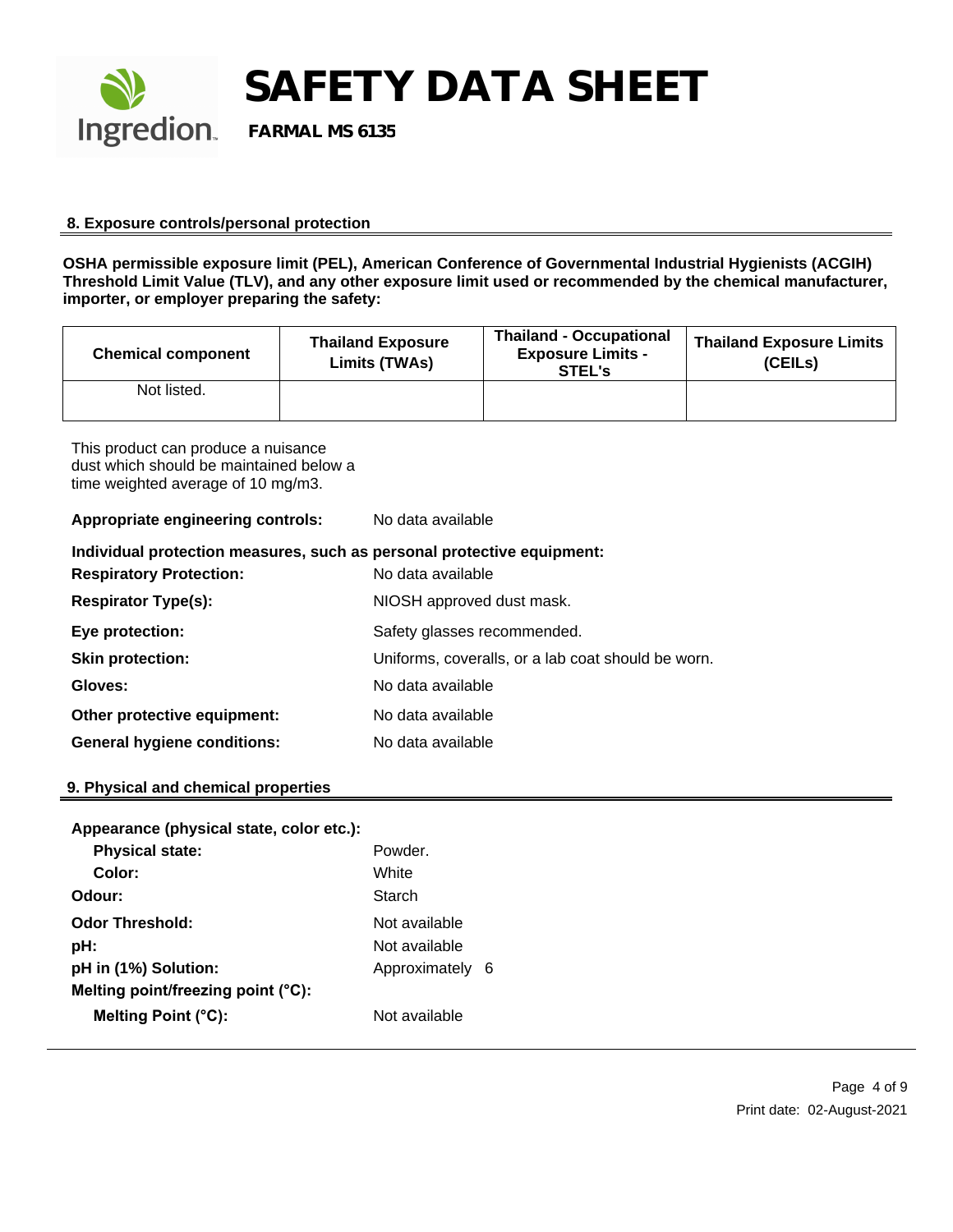

| Freezing point (°C):                                                  | No data available                        |
|-----------------------------------------------------------------------|------------------------------------------|
| Initial boiling point and boiling range<br>$(^{\circ}C)$ :            | No data available                        |
| Flash Point (°C):                                                     | No data available                        |
| <b>Flash Point Method:</b>                                            | Not available                            |
| <b>Evaporation Rate:</b>                                              | Not applicable                           |
| Flammability (solid, gas):                                            | Not available                            |
| Upper/lower flammability or explosive limits:                         |                                          |
| <b>Upper flammability or explosive</b><br>limits:                     | Not available                            |
| Lower flammability or explosive<br>limits:                            | Not available                            |
| Vapor pressure:                                                       | Not available                            |
| Vapor density:                                                        | Not available                            |
| <b>Relative density:</b>                                              | 1.5000000                                |
| Solubility(ies):                                                      | Insoluble                                |
| Partition coefficient: n-octanol/water:                               | Not available                            |
| Auto-ignition temperature (°C):                                       | No data available                        |
| Decomposition temperature (°C):                                       | Not available                            |
| <b>Viscosity:</b>                                                     | Not available                            |
| Heat of decomposition:                                                | Not available                            |
| <b>Volatiles by weight:</b>                                           | Not available                            |
| <b>Volatile Organic Chemicals:</b>                                    | Not available                            |
| <b>Molecular formula:</b>                                             | Not available                            |
| <b>Molecular weight:</b>                                              | > 10000                                  |
| <b>Liquid density:</b>                                                | Not available                            |
| VOC (as applied*- 2% by wt hardener-<br>less exempts and water):      | NAP or                                   |
| <b>Bulk Density:</b>                                                  | Not available                            |
| 10. Stability and reactivity                                          |                                          |
| <b>Reactivity:</b>                                                    | Not expected to be reactive              |
| <b>Chemical stability:</b>                                            | <b>Stable</b>                            |
| Possibility of hazardous reactions:                                   | Hazardous polymerization will not occur. |
| Conditions to avoid (e.g., static<br>discharge, shock, or vibration): | None known.                              |
|                                                                       |                                          |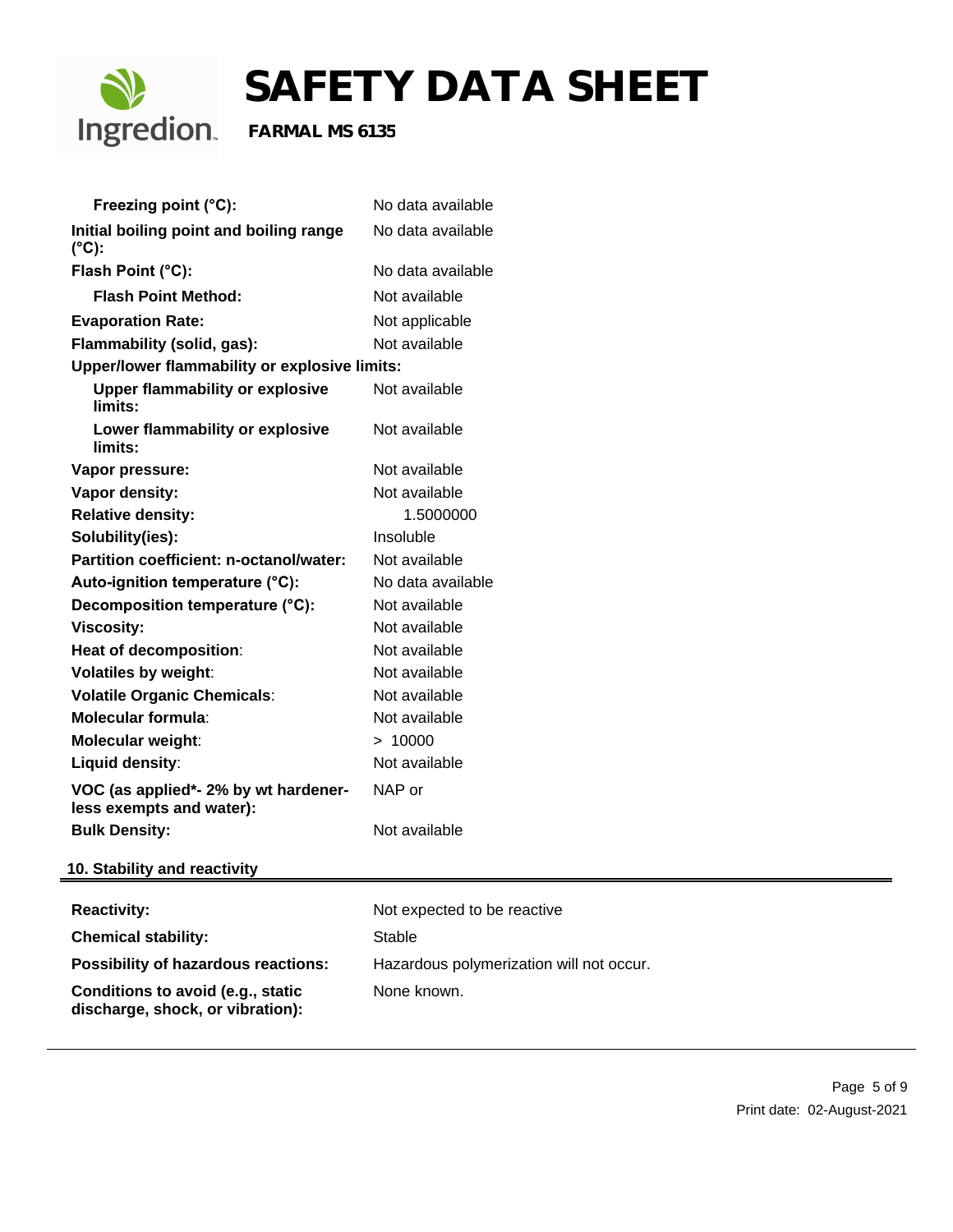

| Incompatible materials:           | No data available                                                                                                                                   |
|-----------------------------------|-----------------------------------------------------------------------------------------------------------------------------------------------------|
| Hazardous decomposition products: | This product does not undergo spontaneous decomposition. Typical<br>combustion products are carbon monoxide, carbon dioxide, nitrogen and<br>water. |

## **11. Toxicological information**

|                                                                                                   | Description of the various toxicological (health) effects and the available data used to identify those effects:                                                                       |
|---------------------------------------------------------------------------------------------------|----------------------------------------------------------------------------------------------------------------------------------------------------------------------------------------|
| Information on the likely routes of<br>exposure (inhalation, ingestion, skin<br>and eye contact): | No data available                                                                                                                                                                      |
| <b>Target Organs Potentially Affected by</b><br><b>Exposure:</b>                                  | None known.                                                                                                                                                                            |
| <b>Chemical Interactions That Change</b><br>Toxicity:                                             | None known.                                                                                                                                                                            |
| Symptoms related to the physical,<br>chemical and toxicological<br>characteristics:               | No data available                                                                                                                                                                      |
|                                                                                                   | Delayed and immediate effects and also chronic effects from short- and long-term exposure:                                                                                             |
| <b>Ingestion Irritation:</b>                                                                      | No data available                                                                                                                                                                      |
| <b>Ingestion Toxicity:</b>                                                                        | None known.                                                                                                                                                                            |
| <b>Skin Contact:</b>                                                                              | Based on available data, the GHS classification criteria are not met.<br>Unlikely to cause harmful effects under recommended conditions of<br>handling and use. Low order of toxicity. |
| <b>Absorption:</b>                                                                                | No data available                                                                                                                                                                      |
| <b>Inhalation Irritation:</b>                                                                     | No data available                                                                                                                                                                      |
| <b>Inhalation Toxicity:</b>                                                                       | No data available                                                                                                                                                                      |
| <b>Eye Contact:</b>                                                                               | Based on available data, the GHS classification criteria are not met.                                                                                                                  |
| <b>Chronic effects:</b>                                                                           | None known.                                                                                                                                                                            |
| Inhalation:                                                                                       | No data available                                                                                                                                                                      |
| <b>Skin Contact:</b>                                                                              | No data available                                                                                                                                                                      |
| <b>Skin Absorption:</b>                                                                           | No data available                                                                                                                                                                      |
| Ingestion:                                                                                        | No data available                                                                                                                                                                      |
| <b>Sensitization:</b>                                                                             | None known.                                                                                                                                                                            |
| <b>Mutagenicity:</b>                                                                              | Based on available data, the GHS classification criteria are not met.                                                                                                                  |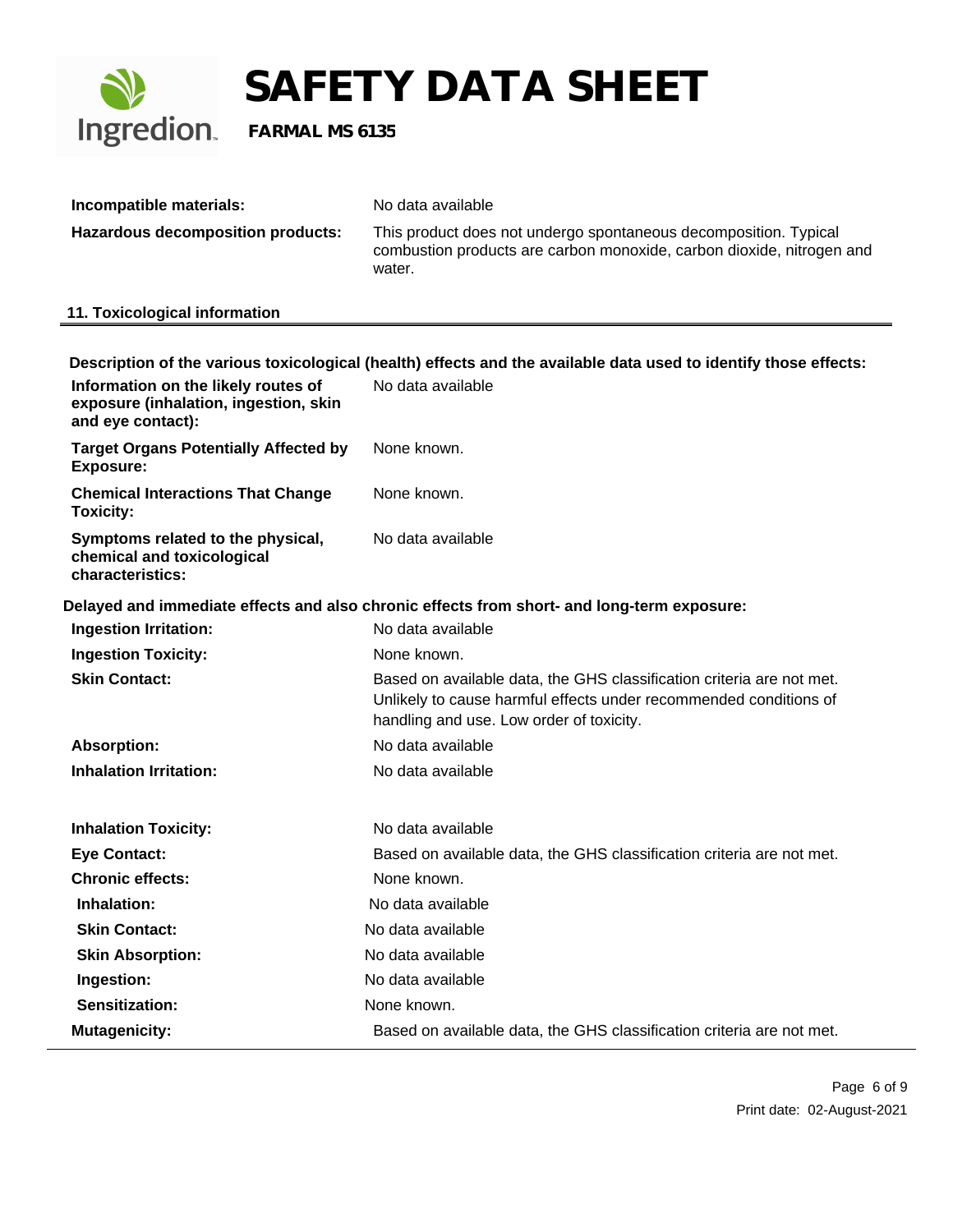

| <b>Reproductive and Developmental</b><br>Toxicity: | Based on available data, the GHS classification criteria are not met. |
|----------------------------------------------------|-----------------------------------------------------------------------|
| Carcinogenicity:                                   | Based on available data, the GHS classification criteria are not met. |
| <b>STOT-single exposure:</b>                       | Based on available data, the GHS classification criteria are not met. |
| <b>STOT-repeated exposure:</b>                     | Not applicable.                                                       |
| <b>Aspiration hazard:</b>                          | Based on available data, the GHS classification criteria are not met. |

### **Numerical measures of toxicity (such as acute toxicity estimates):**

| <b>Chemical Name</b> | LD50 Oral | <b>LD50 Dermal</b> | <b>LC50 Inhalation</b> |
|----------------------|-----------|--------------------|------------------------|
| No data available    |           |                    |                        |

#### **12. Ecological information**

#### **Ecotoxicity (aquatic and terrestrial, where available):** Not available

#### **Ecological Toxicity Data:**

| <b>Chemical Name</b> | CAS# | <b>Aquatic EC50</b><br><b>Crustacea</b> | <b>Aquatic ERC50</b><br>Alaae | <b>Aguatic LC50 Fish</b> |
|----------------------|------|-----------------------------------------|-------------------------------|--------------------------|
| No data available    |      |                                         |                               |                          |

| Persistence and degradability:                                   | None known.       |
|------------------------------------------------------------------|-------------------|
| <b>Bioaccumulative potential:</b>                                | No data available |
| <b>Mobility in soil:</b>                                         | Unknown           |
| Other adverse effects (such as<br>hazardous to the ozone layer): | None known.       |

#### **13. Disposal considerations**

| Description of waste residues and<br>information on their safe handling and<br>methods of disposal, including the<br>disposal of any contaminated<br>packaging: | Disposal should be in accordance with local, state or national legislation.                                       |
|-----------------------------------------------------------------------------------------------------------------------------------------------------------------|-------------------------------------------------------------------------------------------------------------------|
| <b>Empty Container Warnings:</b>                                                                                                                                | Empty containers may contain product residue; follow SDS and label<br>warnings even after they have been emptied. |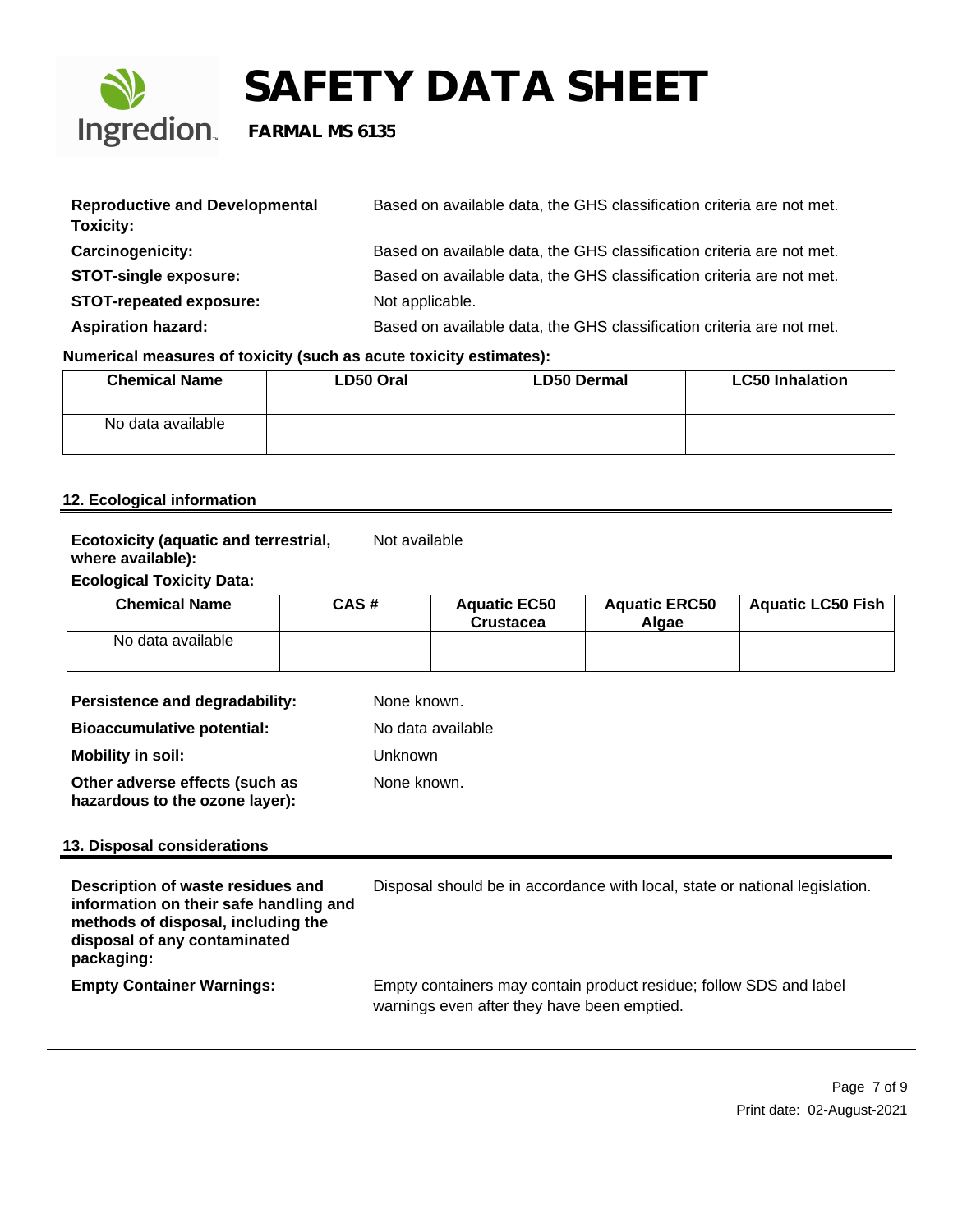

### **14. Transport information**

| Carriage of dangerous goods by road (DOT), rail or inland waterways:                                                                                                          |                                                               |  |
|-------------------------------------------------------------------------------------------------------------------------------------------------------------------------------|---------------------------------------------------------------|--|
| <b>UN number:</b>                                                                                                                                                             | No data available                                             |  |
| UN Proper shipping name:                                                                                                                                                      | Not Applicable                                                |  |
| Transport hazard class(es):                                                                                                                                                   | Not Applicable                                                |  |
| Packing group, if applicable:                                                                                                                                                 | Not Applicable                                                |  |
| <b>DOT Basic description:</b>                                                                                                                                                 | No data available                                             |  |
| International carriage of dangerous goods by sea (IMDG/IMO):                                                                                                                  |                                                               |  |
| <b>UN number:</b>                                                                                                                                                             | No data available                                             |  |
| <b>UN Proper shipping name:</b>                                                                                                                                               | Not Applicable                                                |  |
| Transport hazard class(es):                                                                                                                                                   | Not Applicable                                                |  |
| Packing group, if applicable:                                                                                                                                                 | Not Applicable                                                |  |
| International carriage of dangerous goods by air (IATA):                                                                                                                      |                                                               |  |
| <b>UN number:</b>                                                                                                                                                             | No data available                                             |  |
| UN Proper shipping name:                                                                                                                                                      | Not Applicable                                                |  |
| Transport hazard class(es):                                                                                                                                                   | Not Applicable                                                |  |
| Packing group, if applicable:                                                                                                                                                 | Not Applicable                                                |  |
| Environmental hazards (e.g., Marine<br>pollutant (Yes/No)):                                                                                                                   | Not available                                                 |  |
| Transport in bulk (according to<br>Annex II of MARPOL 73/78 and the<br><b>IBC Code):</b>                                                                                      | Not available                                                 |  |
| Special precautions which a user<br>needs to be aware of or needs to<br>comply with in connection with<br>transport or conveyance either within<br>or outside their premises: | Consult IMO regulations before transporting in bulk by ocean. |  |
| 15. Regulatory information                                                                                                                                                    |                                                               |  |

### **Safety, health and environmental regulations specific for the product in question:**

| <b>TSCA</b>                     | This material is not on the TSCA Inventory. It is excluded under the Food,<br>Drug, and Cosmetic Act. |
|---------------------------------|-------------------------------------------------------------------------------------------------------|
| <b>FDA</b>                      | Cosmetics                                                                                             |
| Thailand - Hazardous Substance: |                                                                                                       |